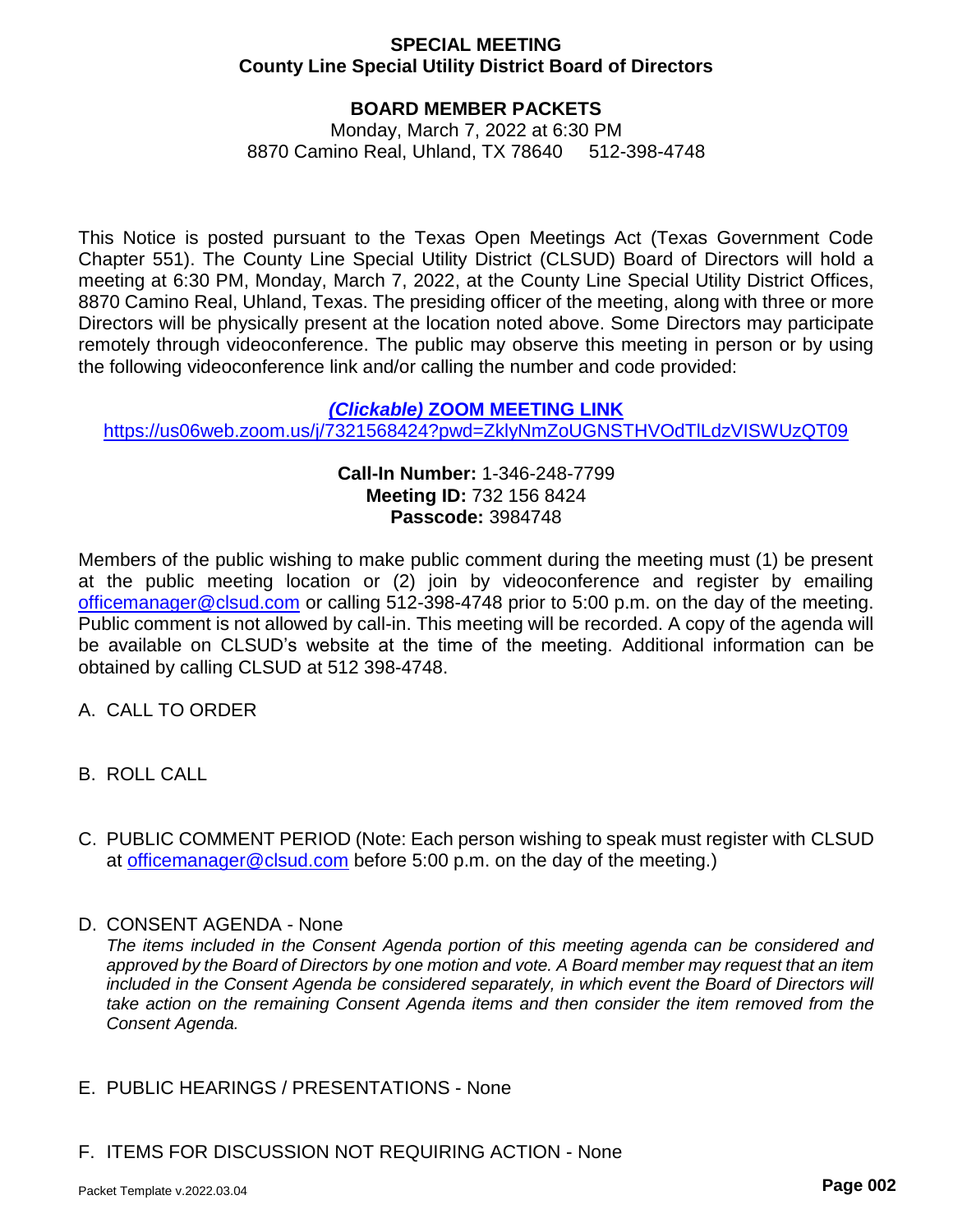### **SPECIAL MEETING County Line Special Utility District Board of Directors**

# **BOARD MEMBER PACKETS**

Monday, March 7, 2022 at 6:30 PM 8870 Camino Real, Uhland, TX 78640 512-398-4748

- G. GENERAL MANAGER AND LEGAL COUNSEL REPORTS Update on future meeting dates, locations, status of CLSUD procurements, General Manager activities, other operational activities and the status of legal and engineering issues, where no action is required. *~ Daniel Heideman, General Manager, CLSUD / David Klein, Lloyd Gosselink Rochelle & Townsend, P.C.*
- H. ITEMS FOR ACTION OR DISCUSSION/DIRECTION
	- H.1 Update, discussion, and possible direction to Staff regarding the GBRA Water Supply Agreement *(Gonzales Carrizo Water Supply Project Treated Water Supply Agreement By and Between the Guadalupe-Blanco River Authority and County Line Special Utility District)*. *~ Daniel Heideman, General Manager, CLSUD*
	- H.2 Update, discussion, and possible direction to Staff regarding the Water Rate Study by Williams Water Works Consulting and its recommended rate increases. *~ Daniel Heideman, General Manager, CLSUD*
	- H.3 Update, discussion, and possible action regarding a Committee to review and recommend a Water Capital Improvements Plan (CIP) and the setting of a Public Hearing regarding this Water CIP. *~ Daniel Heideman, General Manager, CLSUD*
- I. BOARD PRESIDENT REPORTS Updates of ongoing projects and activities and potential future items where no action is required.
- J. BOARD MEMBER ITEMS OR FUTURE AGENDA ITEMS Possible acknowledgement by Board Members of future area events and/or requests for item(s) to be placed on a future agenda where no action is required.
- K. EXECUTIVE SESSION
	- K.1 *Executive Session pursuant to the Government Code, Section 551.071 (Consultation with Attorney) and/or Section 551.072 (Real Property Deliberations) regarding:* 
		- *A. Water supply or wastewater partnership options;*
		- *B. Acquisition of real property or rights of way for water supply or wastewater project purposes;*
	- K.2 Action from Executive Session on the following matters:
		- *A. Water supply or wastewater partnership options;*
		- *B. Acquisition of real property or rights of way for water supply or wastewater project purposes;*